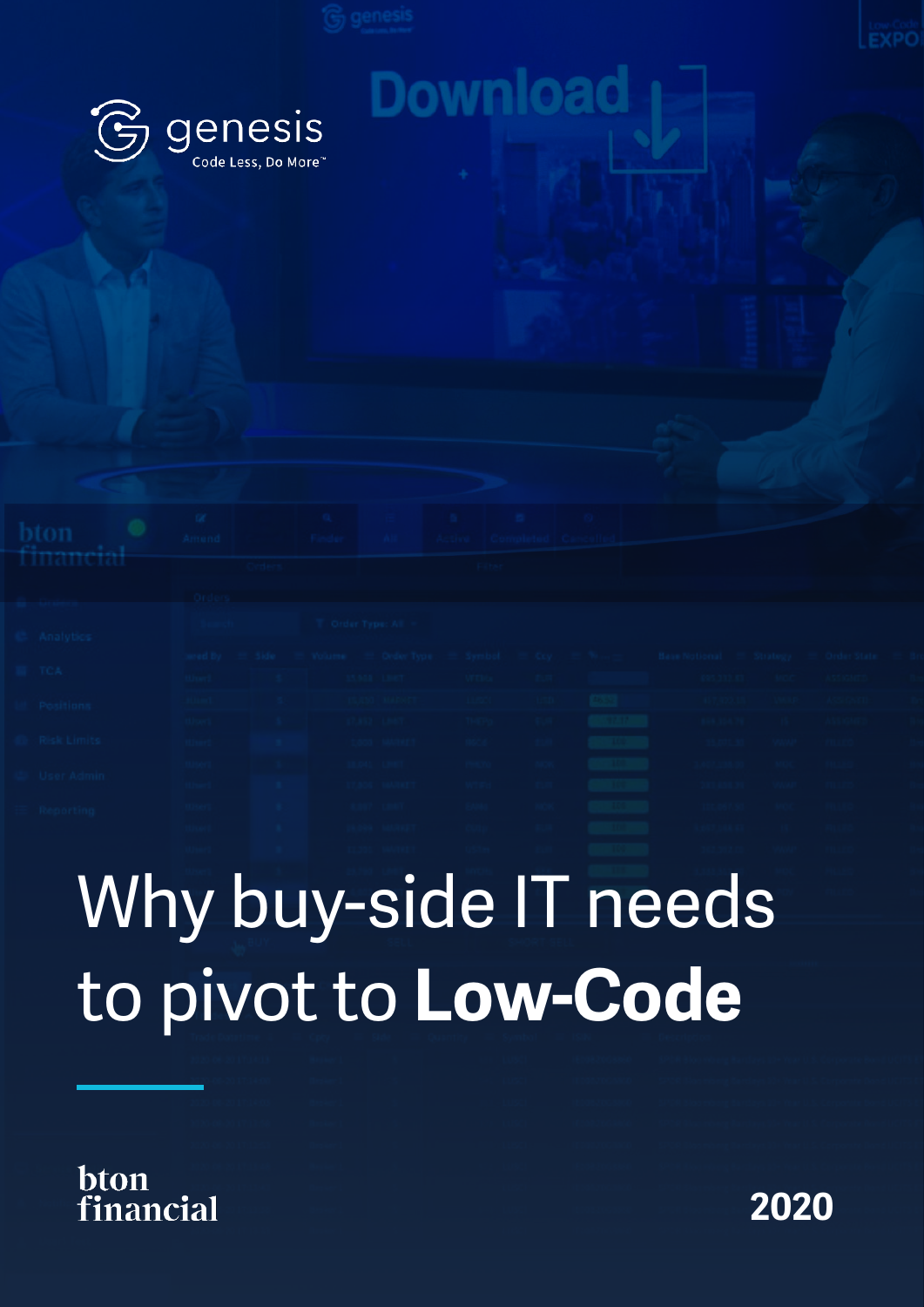

#### INTRODUCTION

## **The rise of outsourcing**

**2017 was a bumper year for asset management: for the one trillion dollars of revenue generated by capital markets, 90% of the economic profit came from the buy-side.**

Almost a case of: if it ain't broke don't fix it.

The introduction in 2018 of the EU Markets in Financial Instruments Directive (MiFID II) changed the landscape. By shifting the responsibility for best execution firmly to the buy-side, it pulled focus and resources away from what asset managers are hired to do: create alpha.

Technology spend had to be diverted from mitigating legacy and keeping up with the Joneses to ensuring compliance to MiFID II, an effort that is estimated to be swallowing up 80% of buy-side technology budgets.

Firms need that resource and that focus to help them preserve margins, already under pressure from competition and frenzied technological change.

Many asset managers are reaching a tipping point where what would make them critically more competitive is outsourced trading.

Of course, this tipping point is different for every firm. Some asset managers have already moved to outsource all their execution; others outsource for emerging markets or for a particular asset class – or for an inconvenient time zone.

It is partly a matter of sums, but only partly – and never an exact science. The cost of operating a three-strong trading desk is put at \$1.5m a year. Outsourcing is estimated to typically shave 3 basis points off a trade (from 8 for an in-house trade to 5 for outsourced).

For the **one trillion dollars** of revenue generated by capital markets, **90%** of the economic profit came from the buy-side.

-Accenture, 2017

aenesis



7 World Trade Center, 250 Greenwich Street, 46th Floor, New York, NY 10007

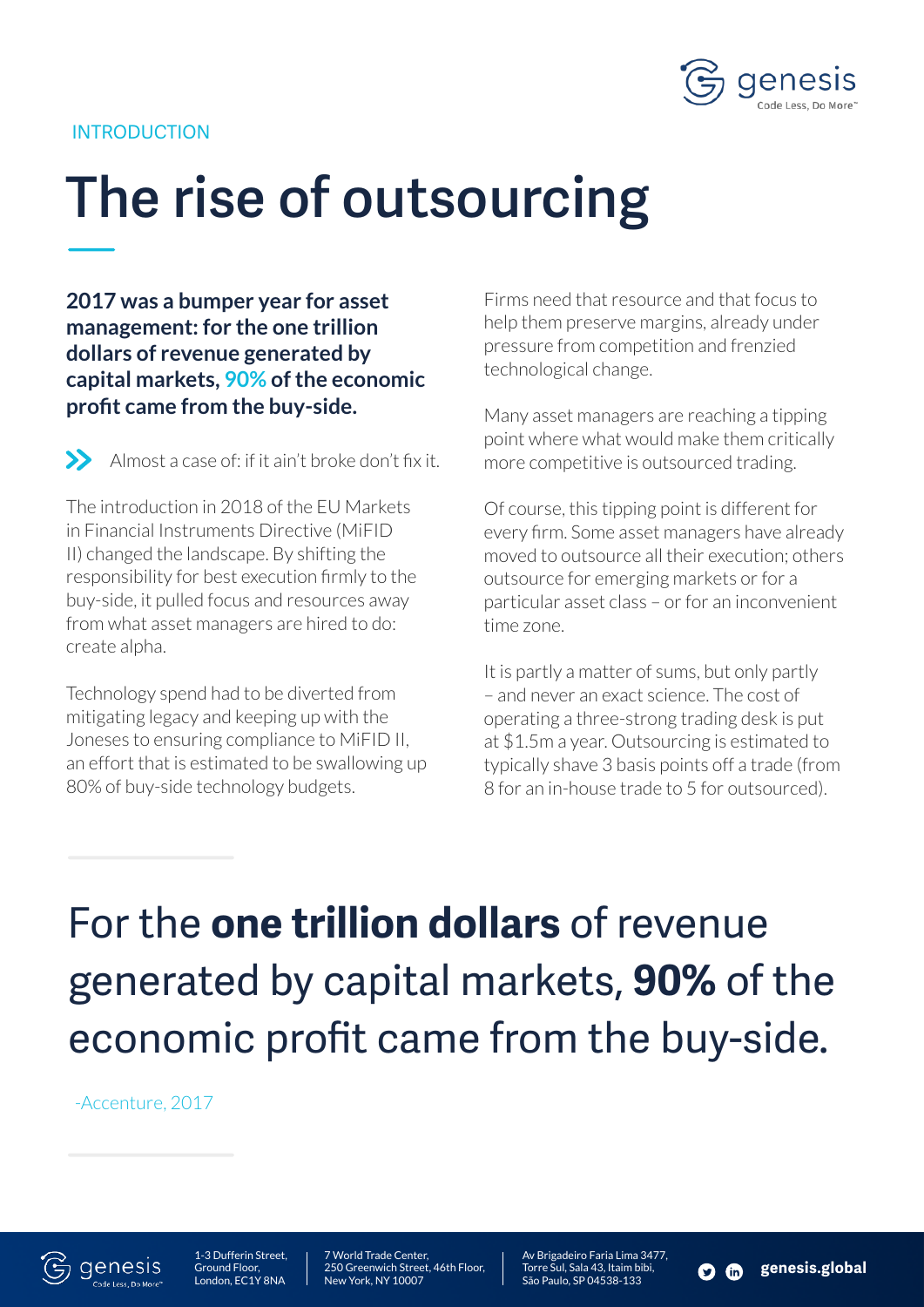

Another expert view tells us that it is 40% cheaper for small to medium-sized fund firms to outsource trading than employ two in-house traders. Whatever the numbers, outsourcing undoubtedly saves money in a lot of scenarios, yet straightforward ROI may not be the main impulse to outsource.

Asset managers need access to innovative, sophisticated technology that does not undermine their trading strategies. All firms struggle with legacy, but small to medium-sized firms have less firepower to overcome it.



Outsourcing takes away the tech burden, allowing portfolio managers to concentrate on what they do best: generate value for investors.

There is an "all for one and one for all" aspect to outsourcing that pools data from all firms and deploys Machine Learning techniques to optimize trades across the board, driving down costs even further.

Data analysis is one of the key capabilities of BTON, the independent outsourced dealing desk for asset managers. BTON Financial was set up "just before the inflexion point of MiFID II" as founder Daniel Shepherd describes the

opportunity. Shepherd realized MiFID II would accelerate the demand for outsourcing. "The asset management industry has had to radically rethink how they run their dealing desks in response to changes in market structure," he says. Shepherd's vision for BTON is to help firms put that rethink into practice.

The BTON solution was developed with a radical advance on the Low-Code Platform model – one designed specifically for financial markets.

**We shall examine below how Shepherd's vision combined with Low-Code to create a unique product.**

The asset management industry has had to **radically rethink** how they run their dealing desks in response to changes in market structure.

- Dan Shepherd, BTON



1-3 Dufferin Street, Ground Floor, London, EC1Y 8NA

7 World Trade Center, 250 Greenwich Street, 46th Floor, New York, NY 10007

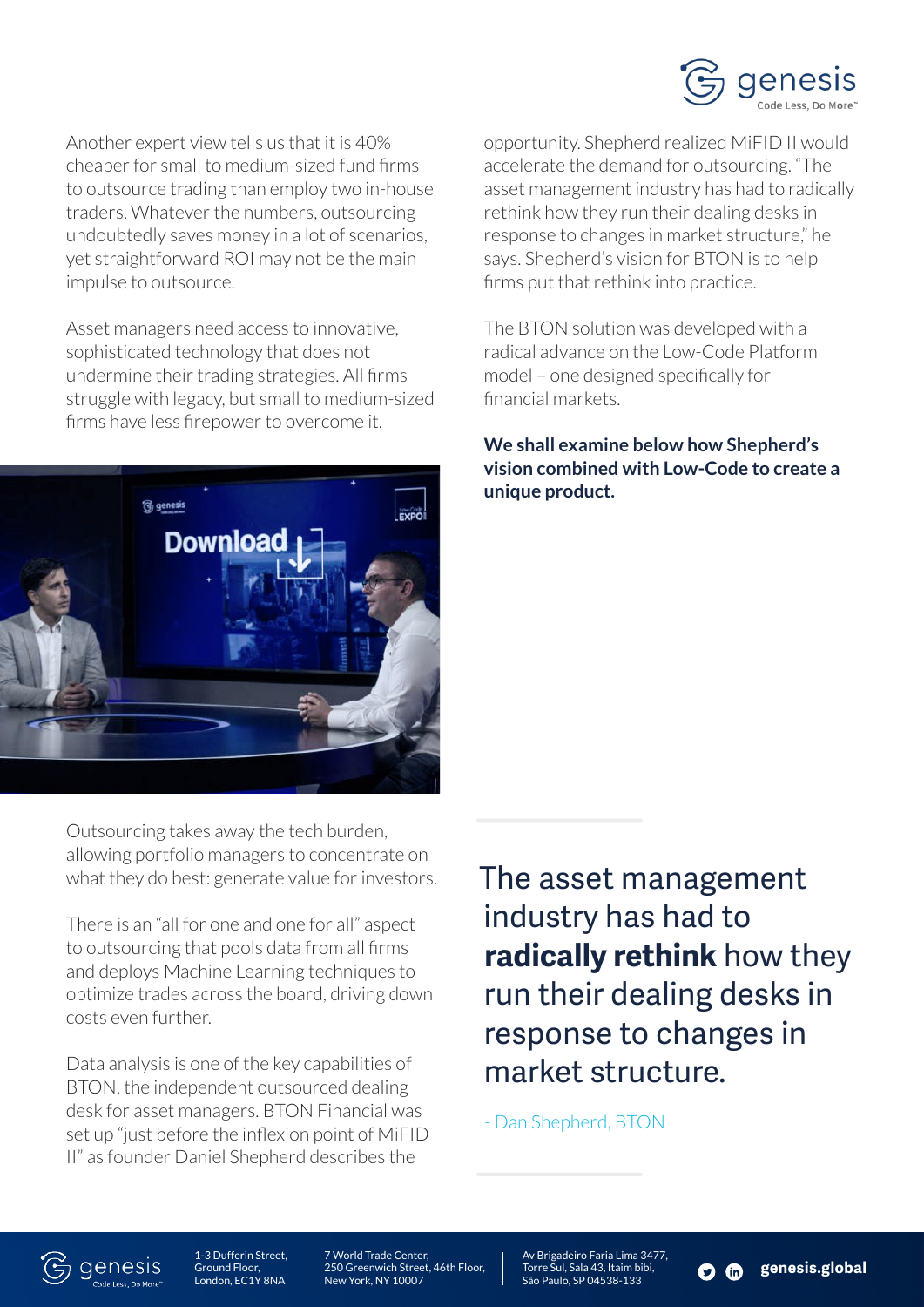

## **The BTON solution**

**The beating heart of the BTON outsourced dealing desk is the Smart Broker Router, a best-of-breed buyside trade routing solution. We shall look at its range and functionalities in more detail below but the first point to make is that the tool is broker-agnostic.** 

For each trade, BTON takes you to the most appropriate executing broker; this can be one of the brokers with whom the asset manager has an existing relationship or one that specializes in a particular stock, French midcaps for example. The aim is always to improve execution outcomes and returns for the end investor.

"We remain broker-neutral," says Shepherd, "our interests are aligned with that of our asset management clients. Our prop book or brokerage arm won't benefit from your flow, because we don't have one, and never will."

The effort to improve execution is continuous, cumulative, and transparent.

BTON consolidates execution data across the platform and uses post-trade analytics to enhance its existing routing logic. More importantly, it can anonymize and share consolidated data sets to evaluate broker performance. This means portfolio managers are able to check if a trade was executed at best price compared with all the other trading venues at exactly that moment in time. And make changes where necessary.

BTON's Smart Broker Router is on a constant path of improvement because the Machine

Learning component is constantly receiving new data with which to improve decisionmaking and asset manager performance. Firms using an in-house trading tool are limited to in-house data – that is to say, to a much narrower cohort from which to judge performance or draw statistical inferences.

Broker-execution is an area of performance that is often overlooked. A recent study showed that "only 11% of fund managers assess how all their brokers are actually performing despite having formal broker review processes in place".

The following scenario plays out very often. A firm wants to trade French mid-caps but has not traded in these stocks for three months. Without extensive data for this type of trade. how do you choose your executing broker? Most firms would go for the broker they used last time – three months ago.

By enabling clients to access anonymized data from across its platform to evaluate broker performance, BTON takes guesswork and human bias out of the equation.

#### **What is the value of "control" over your trades if it leads you to make poor decisions?**

| bton                  | œ<br>Amend          |                  | a<br>Einder       | ≋<br>AIL            | ٠<br>Active        | ×                       | ø<br>Completed Cancelled |                                                                 |              |                 |                  |                         |                                                           |                           |                 |
|-----------------------|---------------------|------------------|-------------------|---------------------|--------------------|-------------------------|--------------------------|-----------------------------------------------------------------|--------------|-----------------|------------------|-------------------------|-----------------------------------------------------------|---------------------------|-----------------|
| financial             |                     | <b>Crders</b>    |                   |                     |                    | Fitter                  |                          |                                                                 |              |                 |                  |                         |                                                           |                           |                 |
| <b>B</b> Orders       | <b>Orders</b>       |                  |                   |                     |                    |                         |                          |                                                                 |              |                 |                  |                         |                                                           |                           |                 |
| <b>C</b> Analytics    | Semith              |                  |                   | T Order Type: All - |                    |                         |                          |                                                                 |              |                 |                  |                         |                                                           |                           |                 |
| <b>EL TCA</b>         | mred By             | $= 5k0$          | <sup>Notame</sup> | = Order Type        | $=$ Symbol         | $=$ Ky                  | $= 100$                  | <b>Bese Notional</b>                                            | Strategy     | El Order State  | $=$ Broker       | <b>SVCNAme</b>          | = Avg Price = Consideration = Last Price                  |                           |                 |
|                       | <b>UJust</b>        | ٠                |                   | 15,508 (1987)       | <b>UFEBG</b>       | <b>CUR</b>              |                          | 695.332.83                                                      | <b>MCC</b>   | ASSIGNED        | <b>Bridger 1</b> | <b>Broker Dew NOC</b>   |                                                           | 799,542.76                |                 |
| <b>Lit</b> Positions  | <b>Hilam1</b>       | ×                |                   | TEACH MARKET        | 11/070             | tria-                   | 2332                     | 457,922.15                                                      | <b>VALLE</b> | <b>ASSIGNED</b> | <b>Broker II</b> | <b>Busines Day WAAP</b> | 14,7000                                                   | 352, 110.00               |                 |
|                       | <b>BJons</b>        | s                |                   | <b>17,852 LIMIT</b> | THERE              | <b>Cult</b>             | 11592.17                 | 161,334.76                                                      | 16           | ASSIGNED        | Broker 1         | <b>Broken Dee IS</b>    | \$6,0000                                                  | 973,392.00                |                 |
| <b>69 Risk Limits</b> | <b>H2set2</b>       | ٠                |                   | 1.003 MARKET        | 1000.6             | 129                     | $-100$                   | 12021.30                                                        | <b>VAIN!</b> | miro            | <b>Shown</b> 1   | fireign@ele William     | 121120                                                    | 17,332.00                 |                 |
| (S) User Admin        | mserz               | ۰                |                   | 18.041 LBBT         | PMCPO.             | new.                    | $-10$                    | 3.407.138.00                                                    | MEC.         | FILLED          | <b>Broker 1</b>  | Broker Ove NOC          | 79.2000                                                   | 1,407,588.00              |                 |
|                       | H2ser1              | ٠                |                   | 17,806 IANUAT1      | <b>WTRH</b>        | T.m                     | $-10$                    | 231858.20                                                       | <b>VANAP</b> | <b>FILLED</b>   | <b>Busker 1</b>  | <b>Brokes One WIAP</b>  | 18.3330                                                   | 336, 241.53               |                 |
| $E$ Reporting         | uners               | ٠                |                   | <b>RBF7 LB6Y</b>    | <b>EAM6</b>        | NOK                     | $-100$                   | 106.067.50                                                      | sec.         | <b>FILLED</b>   | <b>Issuer 1</b>  | BrokerOee NOC           | 12,5000                                                   | 111,937.50                |                 |
|                       | <b>ISUSAND</b>      | ٠                |                   | <b>JADRA MARKET</b> | curp               | \$39                    | $-101$                   | 1,057,148.63                                                    | W.           | <b>RLLED</b>    | <b>Broker 1</b>  | <b>Rickay Dee Il</b>    | 184,0830                                                  | 13157430                  |                 |
|                       | U2ser2              | ٠                |                   | ELDOG HAVEN'T       | USTm               | 北市                      | $-100$                   | 16231213                                                        | <b>WANP</b>  | miro            | Delen 1          | Drokes One VALAR        | 30,0000                                                   | 411.750.72                |                 |
|                       | <b>BJser2</b>       |                  |                   | 25,752 LBBT         | 1007394            | <b>SFE</b>              | $-111$                   | 3,333,512.00                                                    | <b>MIDC</b>  | <b>PILLED</b>   | <b>Robert</b>    | <b>Broker One MOC</b>   | 288,7000                                                  | 1,333,511.00              |                 |
|                       |                     |                  |                   |                     |                    |                         |                          |                                                                 |              |                 |                  |                         |                                                           |                           |                 |
|                       | <b>Tractes</b>      | <b>Johnson</b>   | Execution Chart   | SELL                |                    | SHORT SELL              |                          |                                                                 |              | -----           |                  |                         |                                                           |                           |                 |
|                       | Trades ~            | Trade Datetime 4 | EL COLV           | $=$ Side            | <b>EL Quantity</b> | $=$ Symbol              | $\equiv$ 1994            | E Description                                                   |              |                 |                  | $=$ $c_{0}$             | $\equiv$ Price $\equiv$ Consideration $\equiv$ Entered By |                           | El Exec Broke   |
|                       | 2020106-2017:04:15  |                  | <b>Basker 1</b>   | ٠                   |                    | <b><i>ARR LARGE</i></b> | 160082003860             | SPDR Blookbase Bardays 10+Year U.S. Corporate Bond UCITS ETF    |              |                 |                  | 180                     | 34.76                                                     | 15.155.36 Similator       | Broker 1        |
|                       | 2220-06-2017:14:00  |                  | <b>Disker 1</b>   | ÷.                  |                    | $141 - 1050$            | IEDOBZOGANIO             | SPDR Stoomberg Berclays 30+ Year U.S. Corporate Dond USITS ETF  |              |                 |                  | <b>CO</b>               | 34.76                                                     | <b>LOSTLING</b> Simulator | <b>Board</b>    |
|                       | 202008-20170403     |                  | <b>Besker 1</b>   | ×                   |                    | $m1$ (USC)              | <b>IEDOBZZOGSB6D</b>     | SPOR Stoo moose Bandays 20+ Year U.S. Corporate Bond UCITS ETP  |              |                 |                  | <b>USD</b>              | 34.76                                                     | 12317.01 Simulator        | <b>Broker S</b> |
|                       | 3530-08-20 ET13:58  |                  | <b>Broker 1</b>   | ×                   |                    | TOP HUSCH               | IE00070GBMD              | 5000 Gloomberg Barclays 35+ Year U.S. Corporate Band UCITS ETF  |              |                 |                  | <b>USD</b>              | 34.74                                                     | 13.174.04 Smulator        | <b>Broker 1</b> |
|                       | 2020-00-201713:53   |                  | <b>Besker 1</b>   | ж                   |                    | 000 100501              | IEDBBJYCGBBCD            | SPOR Stop where Bentleys 33+ Year U.S. Corporate Band UCITS ETF |              |                 |                  | <b>USD</b>              | 34.76                                                     | 33,544.44 Simulator       | <b>Broker 1</b> |
| C Service Modity      | 3220-08-20 17:15:48 |                  | <b>Broker 1</b>   | з                   |                    | SEE LUSCE               | <b>EDDB2008860</b>       | SPDR Bloomberg Barclays 30+Year U.S. Corporate Bond UCITS ETF   |              |                 |                  | <b>USD</b>              | 34.76                                                     | 31.353.52 Simulator       | Broker 1        |
|                       | 3220406-201712342   |                  | <b>Driver 1</b>   | ×                   |                    | 13.4021                 | <b>ICOGRATOGRADO</b>     | SPOR Stoomberg Rentays 33+ Year U.S. Corporate Dand UCITS ETF   |              |                 |                  | 122                     | 54.00                                                     | 33442.75 Simulator        | <b>Beam!</b>    |
| <b>A</b> Nebfications | 202008-201712-28    |                  | <b>Besker 1</b>   | ٠                   |                    | $= 1050$                | <b>IEDDBZOGSBSD</b>      | SPDR Sloombarg Bardays 30+ Year U.S. Corporate Bond UCITS ETF   |              |                 |                  | <b>USD</b>              | 34.76                                                     | 22.246.43 Simulator       | Broker 1        |
| 3. Usert-Teet         | 2020/08/20 17:13:33 |                  | <b>Restor 1</b>   |                     |                    | TIL HIGH                | <b>ICOBBJOCANIO</b>      | SPOR Stoomberg Raztleys 33+ War U.S. Corporate Road UCITS \$17  |              |                 |                  | USD <sub>1</sub>        | 34.74                                                     | <b>MAGL28 Simulator</b>   | <b>Broker 1</b> |
| $\bullet$             |                     |                  |                   |                     |                    |                         |                          |                                                                 |              |                 |                  |                         |                                                           |                           | Power           |

**D in** genesis.global



aenesis

1-3 Dufferin Street, Ground Floor, London, EC1Y 8NA

7 World Trade Center, 250 Greenwich Street, 46th Floor, New York, NY 10007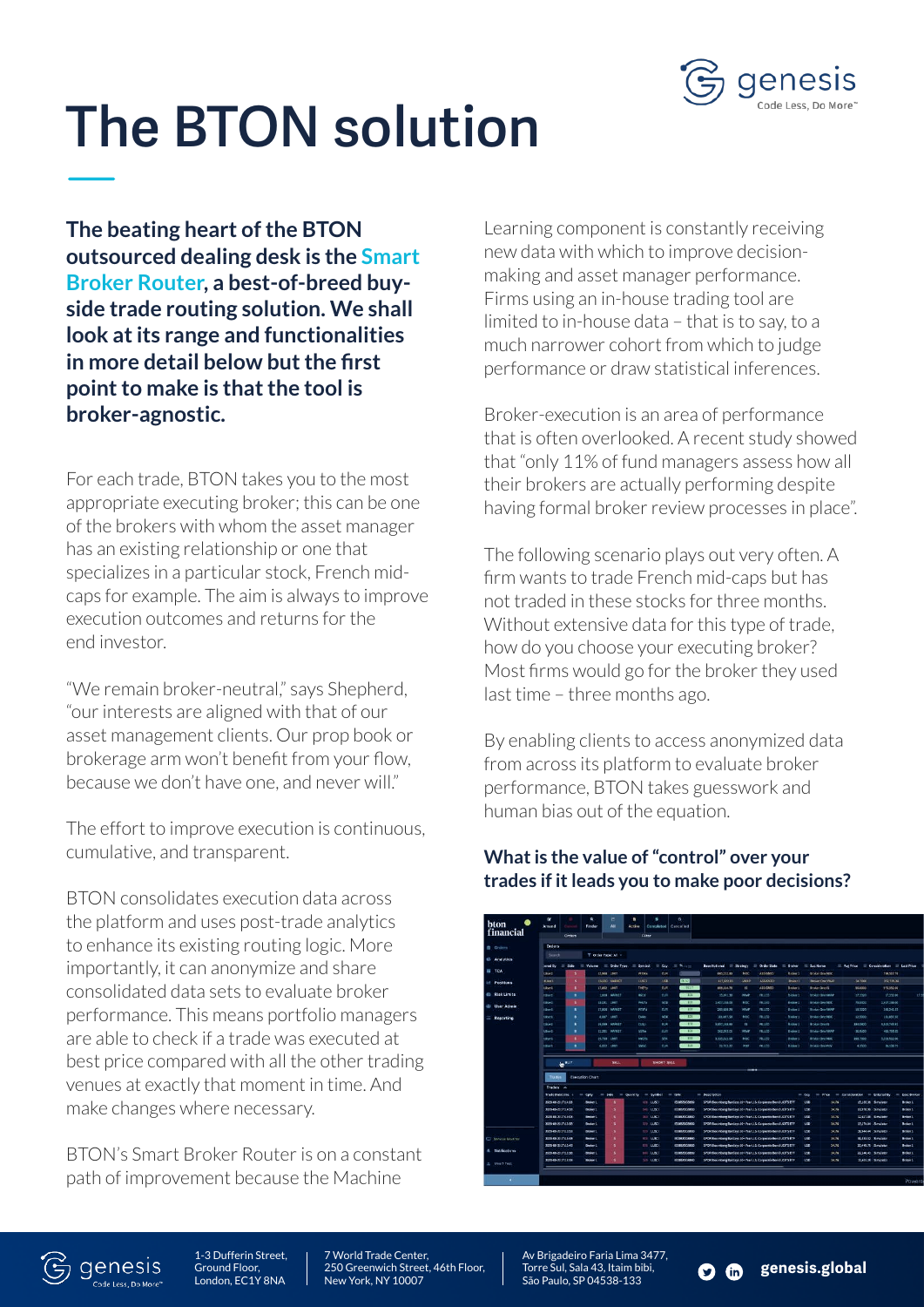

### **The development of BTON**

**Low-code development platforms have been around for years, but their use cases were limited mostly to simple Business Process Management solutions – and definitely did not extend to the more complex environment of financial markets.** 

Genesis built its Low-Code Application Platform from the ground up to accelerate development for financial market use cases. The BTON Smart Broker Router was built in a matter of a few months. This would have been impossible using traditional paths to development.

"Agile development was important for us," says Shepherd. "And by using the genesis Low Code Application Platform, we were able to build our Smart Broker Router quickly without having to write substantial lines of code. And crucially, it will be easier to support in future."

The outsourced trading desk application built for BTON is a back-to-front solution that offers connectivity to buy-side trading applications and the executing brokers.

#### **The key technology attributes required for the BTON solution were:**

#### **Performance**

aenesis

One of the key requirements in building any trading application is a resilient, secure, and performant IT architecture. The BTON Outsourced Trading Desk solution called

for low-latency and high throughput, inherent features of the genesis core LCAP platform technology.

#### **Integration and connectivity**

The first tranche of integration is the connectivity to the buy and sell-side for which genesis leveraged its integrated FIX services. The second tranche of integration required was to third-party systems, such as SFTP integration to an Open Source TCA provider and also to brokers for restricted list management.

#### **Workflow event and transaction management**

The BTON solution required complex transaction and workflow management, including event handling, order state management, and dynamic rule-based routing capabilities, catered for in the genesis LCAP with a suite of microservices.

#### **Permissioning**

Another critical requirement for the BTON build was a granular level of controls and user permissions to support a multi-tenanted platform which is an essential compliance



1-3 Dufferin Street, Ground Floor, London, EC1Y 8NA

7 World Trade Center, 250 Greenwich Street, 46th Floor, New York, NY 10007

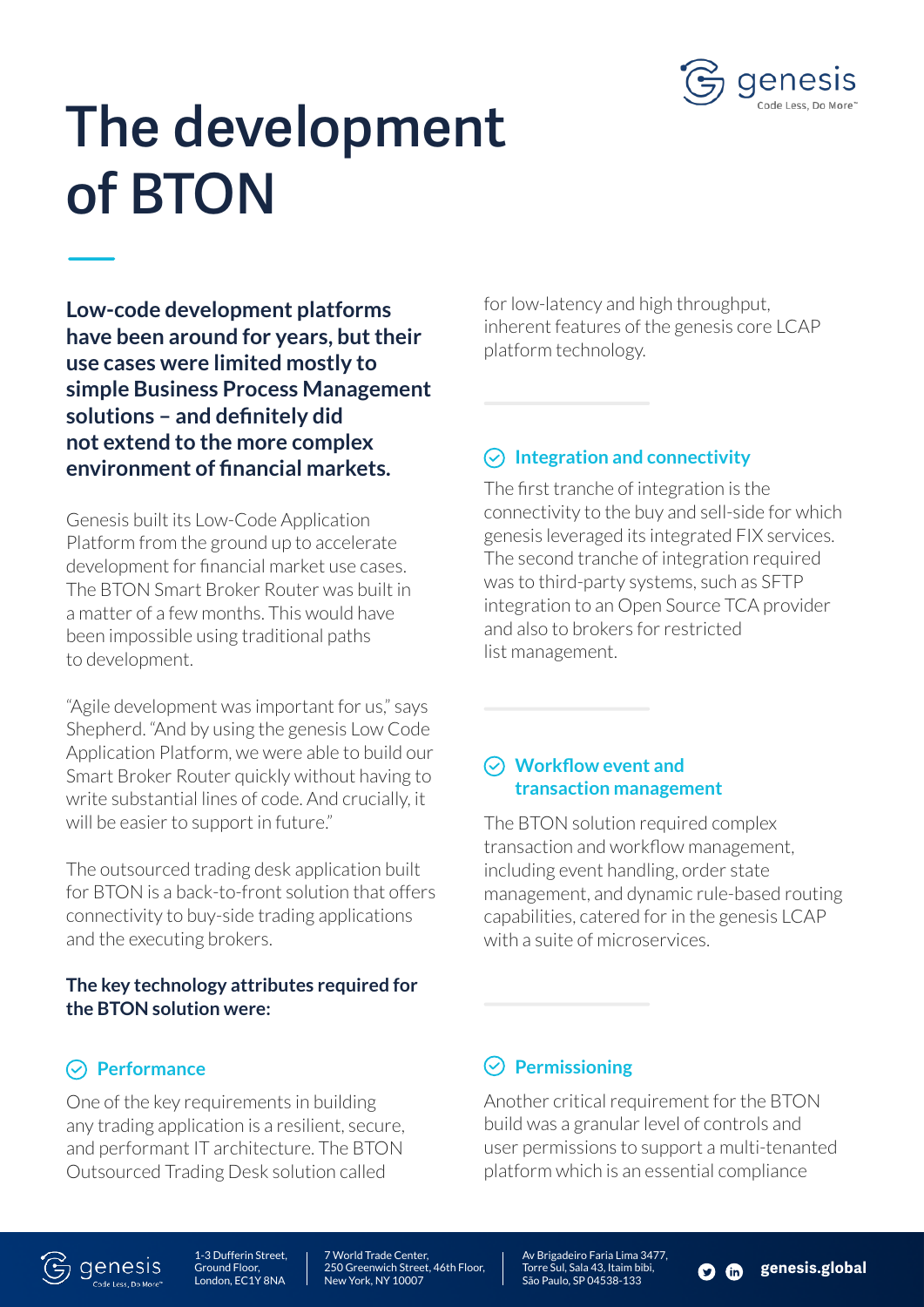

and risk requirement. The genesis platform includes a sophisticated user per-missioning framework that supports both functional and data-permission levels.

#### **Analytics**

Analytics is a key pillar to understanding trade cost and performance, or in plain words measuring best execution – for which the genesis LCAP has a sweet spot due to its data handling and visualization tools.

The BTON Smart Order Router is a best-ofbreed application, giving asset managers access to the most advanced technology, which can be adapted, extended, updated, and maintained easily because of its low-code framework.

The main functionalities of the router are Orders, Analytics, Transaction Cost Analysis, Positions, Risk Limits, User Admin, and Reporting.

**To get an idea of the user-friendliness and virtuosity of the solution built with the genesis LCAP, we invite you to watch a [short demo](https://genesis.global/expo-asset-managers-best-execution/).** 

| <b>B</b> Orders              | Orders                                    |                                            |                                        |                      |                            |                          |                              |                                                                                                                                |                           |                      |                                    |                   |                                               |
|------------------------------|-------------------------------------------|--------------------------------------------|----------------------------------------|----------------------|----------------------------|--------------------------|------------------------------|--------------------------------------------------------------------------------------------------------------------------------|---------------------------|----------------------|------------------------------------|-------------------|-----------------------------------------------|
|                              | Search                                    |                                            | T Order Type: All -                    |                      |                            |                          |                              |                                                                                                                                |                           |                      |                                    |                   |                                               |
| <b>C</b> Analytics           |                                           |                                            |                                        |                      |                            |                          |                              |                                                                                                                                |                           |                      |                                    |                   |                                               |
| <b>画 TCA</b>                 | sered By                                  | $\equiv$ 5ide                              | $\equiv$ Volume                        | $\equiv$ Order Type: | $\equiv$ Symbol            | $\equiv$ Ccy<br>$=$      | $N =$                        | <b>Base Notional</b>                                                                                                           | $\equiv$ Stategy          | Drder State          | $\equiv$ Broker                    | <b>E</b> SycName  |                                               |
|                              | <b>Ulset1</b><br><b>Hum1</b>              | ٠<br>×                                     | <b>13502 - 1367</b><br>EILATO   MARNET |                      | <b>WEBS</b><br>11/001      | <b>EUR</b><br><b>LED</b> | <b>EXS1</b>                  | 095.112.83<br>417,922.11                                                                                                       | Mde<br><b><i>VARE</i></b> | ASSIGNED<br>ASSIGNED | <b>Broker 1</b><br><b>Broker L</b> |                   | <b>Broker Dew HOC</b><br><b>Brown Doe WWA</b> |
| <b>Informations</b>          | <b>Dans</b>                               | ٠                                          | 17,853 1,867                           |                      | THEM                       | 有序                       | $-12.17$                     | 161,334.76                                                                                                                     | H.                        | ASSIGNED             | <b>Broker 1</b>                    |                   | <b>Brokenbeets</b>                            |
| <b><i>Ch</i></b> Risk Limits | timet.                                    | ٠                                          | 1,003 MARRET                           |                      | 960.6                      | 北川                       | $-10$                        | 12,071.33                                                                                                                      | <b>VAVA!</b>              | <b>FILLED</b>        | <b>Broker 1</b>                    |                   | fireken Gre With?                             |
|                              | mserz                                     | ٠                                          | <b>SRIDAS LIMIT</b>                    |                      | 194,70                     | <b>AKOK</b>              | $\sim$ 10                    | 3.407.138.00                                                                                                                   | MUC.                      | <b>FR180</b>         | <b>Broker 1</b>                    |                   | <b>Broker Ove NICO</b>                        |
| User Admin                   | <b>Hzwrt</b>                              | ٠                                          | <b>STAGS INVESTT</b>                   |                      | WTFd                       | <b>D.R</b>               | ाह                           | 281454.29                                                                                                                      | <b>WWAPT</b>              | num                  | <b>Bisker1</b>                     |                   | <b>Broker Deal WIAP</b>                       |
| E Reporting                  | msen                                      | ٠                                          | 8,007 - 1,007                          |                      | EAMS                       | <b>ABOK</b>              | $-106$                       | 100.067.50                                                                                                                     | <b>MOC</b>                | <b>FILLED</b>        | Bioker 1                           |                   | <b>Broker Gee NOC</b>                         |
|                              | ttiveri                                   | ٠                                          | <b>JADOB MARKET</b>                    |                      | cusp                       | \$18                     | - पर                         | 3.657.148.63                                                                                                                   | $^{18}$                   | <b>RILED</b>         | <b>Broker 1</b>                    |                   | <b>Ryphan Deet&amp;</b>                       |
|                              | UJser2                                    | ٠                                          | 11301 NAVIVIT                          |                      | <b>USTM</b>                | EUT                      | $-100$                       | 161312.01                                                                                                                      | <b>VWW</b>                | <b>FILLED</b>        | Draker 1                           |                   | <b>Broker Gear WOUP</b>                       |
|                              |                                           |                                            |                                        |                      |                            |                          |                              |                                                                                                                                |                           |                      |                                    |                   | <b>Broker Dee MOC</b>                         |
|                              | <b>Black</b>                              | ٠                                          | 25793 LM1T                             |                      | <b>INTOIS</b>              | SEK                      | m                            | 3,333,512.00                                                                                                                   | MOC                       | <b>PILLED</b>        | <b>Braker 1</b>                    |                   |                                               |
|                              | <b>Illiant</b><br>Trades<br>Trades in     | Ŧ<br><b>WBUY</b><br><b>Execution Chart</b> | <b>GROSS LINET</b>                     | SELL                 | <b>GNISC</b>               | 右阵<br>SHORT SELL         |                              | 22,723.22                                                                                                                      | POV<br>- -------          | muro                 | fishing 1                          |                   |                                               |
|                              | Trade Datatime 1                          |                                            | $=$ Cpty<br>$=$ Side                   |                      | $=$ Quantity<br>$=$ Symbol | $\equiv$ 150N            |                              | <b>E</b> Description                                                                                                           |                           |                      |                                    | $=$ $ccy$         | <b>Broker Dea POV</b><br>$=$ Price            |
|                              | 2020-06-2017;14:13                        |                                            | <b>Broker 1</b>                        | ٠                    | <b>ARR LUSCE</b>           |                          | 1E0082008860                 | SPDR Bloomberg Bandays 10+ Year U.S. Corporate Bond UCITS ETF                                                                  |                           |                      |                                    | <b>USD</b>        |                                               |
|                              | 3020-08-2017:14:00                        |                                            | <b>Broker 1</b>                        | ä.                   | SHE LUSCE                  |                          | IEDOBZOCNICO                 | SPDR Stoomberg Berdays 30+ Year U.S. Corporate Dond UCITS ETF                                                                  |                           |                      |                                    | can.              |                                               |
|                              | 2020-08-2011/14:03                        |                                            | Broker 1                               | ×                    | TILL LUSCI                 |                          | IEDOBZIOGSB60                | SPDR Sloomborg Bandays 20+ Year U.S. Corporate Bond UCITS ETP                                                                  |                           |                      |                                    | <b>USD</b>        |                                               |
|                              | 3020-08-2017:13:58                        |                                            | <b>Broker 1</b>                        | ×                    | <b>TTP LUSCE</b>           |                          | <b>IFORDEGRING</b>           | SPOR Bloomberg Bardays 30+ Year U.S. Corporate Bond UCITS ETF                                                                  |                           |                      |                                    | <b>GSD</b>        |                                               |
|                              | 2020-08-2017;12:53                        |                                            | Deploy 1                               | s                    | 009-110901                 |                          | IEDGGJXXG3300                | SPOR Stoomberg Santiays 30+ Year U.S. Corporate Bond UCITS ETF                                                                 |                           |                      |                                    | cap               |                                               |
| Service Monitor              | 2020-08-20 17:15:48                       |                                            | Broker 1                               | з                    | <b>SEE LUSCI</b>           |                          | <b>IE0082008860</b>          | SRDR Bloomberg Barclays 30+ Year U.S. Corporate Bond UCITS ETF                                                                 |                           |                      |                                    | USD <sub></sub>   |                                               |
| <b>A</b> Notifications       | 3020-06-20 ST 1590L                       |                                            | Broker 1                               | s                    | <b>ETG</b> LLUSCH          |                          | IEDOM/RGMKO                  | SPDR Sloomberg Rentisys 30+ Year U.S. Corporate Dond UCITS ETF                                                                 |                           |                      |                                    | <b>USD</b>        |                                               |
|                              | 2020-06-20 17:13:38<br>2020-06-2017:13:33 |                                            | <b>Broker 1</b><br><b>Resident</b>     | ×<br>٠               | $1 - 1.0521$<br>121 11801  |                          | IECOBZOGSSED<br>IE09020GRADO | SPDR Bloomberg Bardays 30+ Year U.S. Corporate Bond UCITS ETF<br>SPDR Bloomberg Barclays 30+ War U.S. Corporate Bond UCITS ETF |                           |                      |                                    | <b>USD</b><br>USD |                                               |



aenesis

1-3 Dufferin Street, Ground Floor, London, EC1Y 8NA

7 World Trade Center, 250 Greenwich Street, 46th Floor, New York, NY 10007